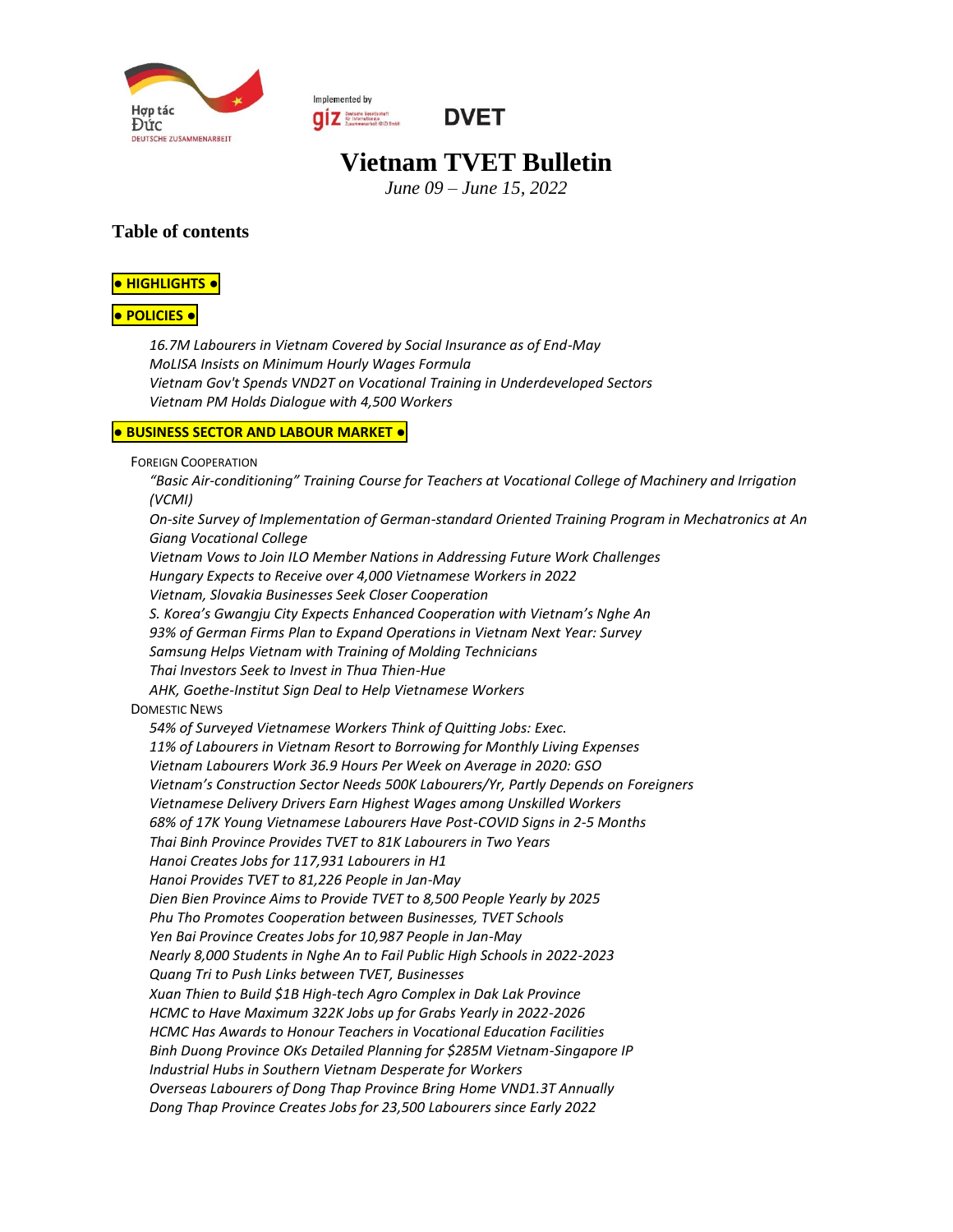

### <span id="page-1-2"></span><span id="page-1-1"></span><span id="page-1-0"></span>**16.7M Labourers in Vietnam Covered by Social Insurance as of End-May**

As of end of May, 16.7 million labourers, or 33.8% of the workforce, were covered by social insurance, of whom, 15.4 million were covered by mandatory social insurance. Besides, 86.2 million people were covered by healthcare insurance, or 87.15% of the population. Regarding COVID-19 aid since the beginning of the pandemic, the VSS has deployed packages totalling VND45.4 trillion. (\$1.95 billion), including cash of VND30.8 trillion for 12.97 million labourers, reduction in jobless insurance premium of VND7.6 trillion, VND23.5 billion in labour skill training for labourers, and others. [\(Vietnam Plus,](https://www.vietnamplus.vn/bhxh-thuc-hien-ho-tro-hon-45444-ty-dong-cho-lao-dong-va-doanh-nghiep/794322.vnp) [Bao Hiem Xa Hoi,](https://baohiemxahoi.gov.vn/tintuc/Pages/hoat-dong-he-thong-bao-hiem-xa-hoi.aspx?ItemID=18663&CateID=0#related) [Tap Chi Bao Hiem Xa Hoi](http://tapchibaohiemxahoi.gov.vn/nang-cao-hieu-qua-cong-tac-thu-phat-trien-nguoi-tham-gia-bhxh-bhyt-91871.html#related)  $Jun 6)$ 

# <span id="page-1-3"></span>**MoLISA Insists on Minimum Hourly Wages Formula**

The minimum hourly wages in Vietnam should be between VND15,600 and VND22,500 (\$0.67- \$0.9) for four zones, according to a draft circular compiled by the MoLISA, amid suggestions of relevant agencies of higher rates. The MoLISA has submitted the draft rules to the government for application from July 1. Upon approval, it will be the first time Vietnam applies hourly wages. The MoLISA said its formula of converting monthly wages to hourly wages is fair, because the law has yet to distinguish wages of full-time and part-time labourers. [\(VnEconomy,](https://vneconomy.vn/nhung-diem-moi-ve-luong-toi-thieu-vung-du-kien-ap-dung-tu-1-7-2022.htm) [VTV,](https://vtv.vn/kinh-te/luong-toi-thieu-vung-se-tang-bao-nhieu-ke-tu-1-7-2022-20220610065013181.htm#related) [ANTT,](http://antt.vn/luong-toi-thieu-vung-se-tang-bao-nhieu-ke-tu-1-7-2022-341974.htm#related) [Lao Dong](https://laodong.vn/cong-doan/de-xuat-muc-luong-toi-thieu-theo-thang-gio-tu-ngay-17-1054727.ldo#related) Jun 10)

### <span id="page-1-4"></span>**Vietnam Gov't Spends VND2T on Vocational Training in Underdeveloped Sectors**

The Vietnamese government has spent VND2 trillion (\$85.84 million) on building three centers for training in jobs, which are unfulfilled by vocational training schools, said Minister Dao Ngoc Dung, at a dialogue between the Prime Minister and factory workers. Mr. Dung added that the ministry would soon submit draft amendments to the law on employment, including terms about jobs for trained labourers. For untrained labourers, they must be trained particularly for such jobs, via collabouration between the State and individuals, prior to employment. [\(Lao Dong,](https://laodong.vn/thoi-su/thu-tuong-dao-tao-nghe-la-doi-hoi-chinh-dang-cua-cong-nhan-lao-dong-1055571.ldo) [Vietnam](https://www.vietnamplus.vn/giai-nhiet-nhung-van-de-nong-trong-cong-nhan-lao-dong/797518.vnp#related) Plus, [Cong Luan,](https://congluan.vn/hoc-tap-nang-cao-trinh-do-ky-nang-nghe-nghiep-la-doi-hoi-chinh-dang-cua-nguoi-lao-dong-post198830.html#related) [Bao Dan Sinh](https://baodansinh.vn/tam-tu-nguyen-vong-chinh-dang-cua-cong-nhan-can-phai-duoc-giai-quyet-20220612224357.htm#related) June 12)

#### <span id="page-1-5"></span>**Vietnam PM Holds Dialogue with 4,500 Workers**

Prime Minister Pham Minh Chinh held a dialogue with more than 4,500 workers nationwide on June 12 to discuss work-related issues and proposals. During the conference, workers raised their concerns about ten major issues, namely (i) minimum wage increase from July 1, (ii) amendment of law on social insurance, (iii) implementation of policies and relief packages in support of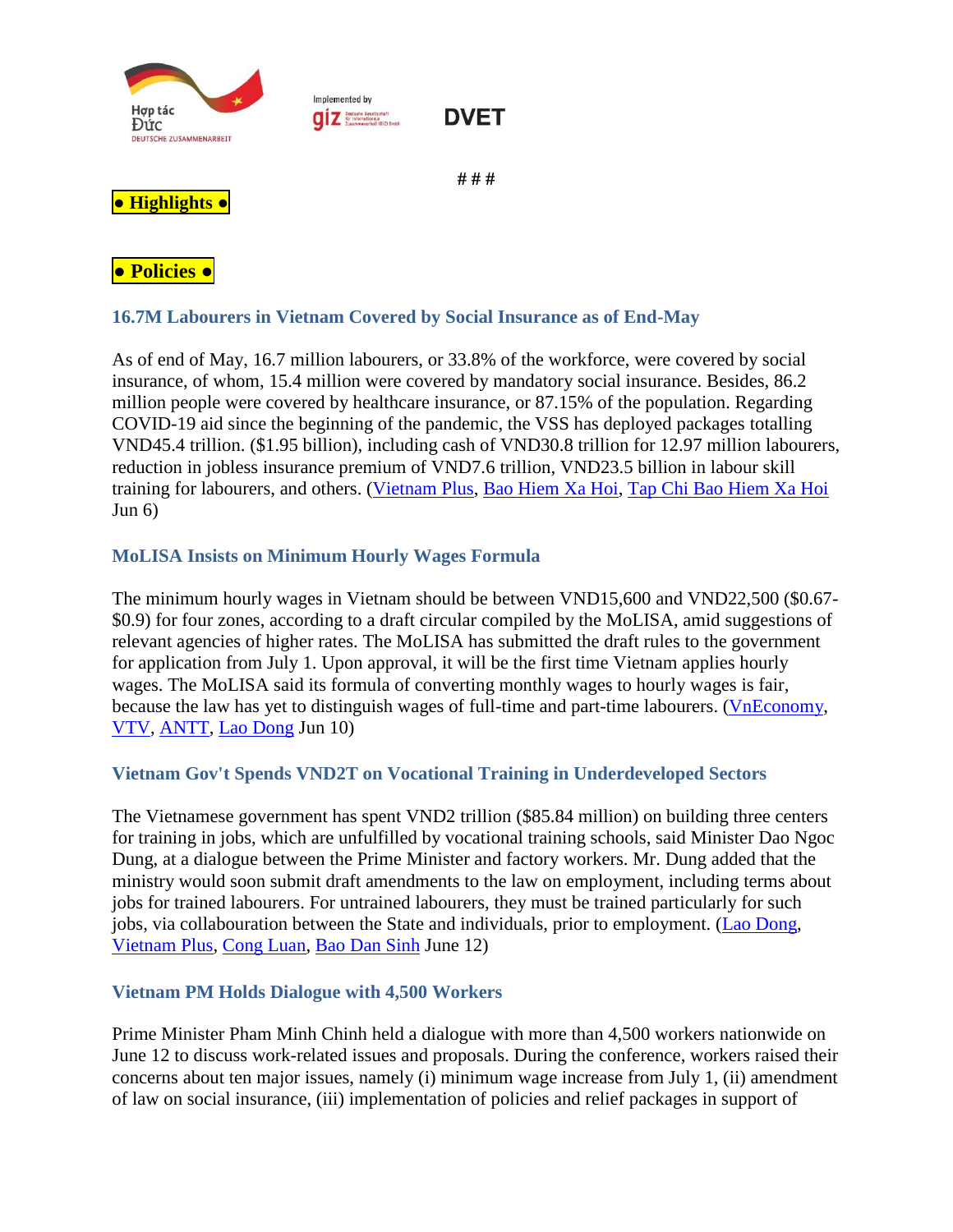



**DVET** 

workers; (iv) planning for social housing, schools, and health facilities at industrial parks; (v) credit for workers, (vi) vocational training, (vii) handling of violations committed by employers against employees, (viii) food safety, (ix) security and order at workplaces and residence, and (x) high costs of house rent and amenity and limited access to schools of workers' children. PM Chinh announced that the government has enacted Decree 38/2022/ND-CP on raising the minimum zonal wage by 6% from July 1. Minister Dao Ngoc Dung said the ministry will submit a proposal to the National Assembly on shortening the minimum social insurance payment duration from 20 years to 15 years and then ten years. [\(VnEconomy,](https://vneconomy.vn/10-nhom-van-de-kien-nghi-cong-nhan-gui-len-thu-tuong-chinh-phu.htm) [Tuoi Tre,](https://tuoitre.vn/thu-tuong-doi-thoai-voi-cong-nhan-ra-soat-chinh-sach-dap-ung-nguyen-vong-ve-doi-song-viec-lam-20220612091233047.htm#related) [Bao Chinh Phu,](https://baochinhphu.vn/truc-tiep-thu-tuong-pham-minh-chinh-doi-thoai-voi-cong-nhan-102220612084135865.htm#related) [NLD,](http://nld.com.vn/cong-doan/thu-tuong-chinh-phu-doi-thoai-voi-cong-nhan-vi-muc-tieu-cao-nhat-la-nhan-dan-duoc-am-no-hanh-phuc-2022061210353965.htm#related) [QDND,](https://www.qdnd.vn/chinh-tri/tin-tuc/thu-tuong-chinh-phu-pham-minh-chinh-doi-thoai-voi-hon-4-500-cong-nhan-nguoi-lao-dong-tren-ca-nuoc-697061#related) [VietnamNet](https://vietnamnet.vn/thu-tuong-pham-minh-chinh-doi-thoai-voi-cong-nhan-ve-khat-vong-phat-trien-dat-nuoc-2029335.html#related) Jun 12)

### <span id="page-2-0"></span>**● Business Sector and Labour Market ●**

### <span id="page-2-1"></span>*Foreign Cooperation*

### <span id="page-2-2"></span>**"Basic Air-conditioning" Training Course for Teachers at Vocational College of Machinery and Irrigation (VCMI)**

The training course "Basic air-conditioning" was successfully conducted from May 31 to June 4 at the Vocational College of Machinery and Irrigation (VCMI). The target of the course was to develop teachers' capacity and equip basic knowledge of air-conditioning technology for 09 VCMI teachers who will be teaching in the German standard oriented occupation "Mechanics for Sanitary, Heating and Climate Technology" at VCMI. The master trainer was Mr Vu Van Tuyen, Vice Dean of Electrical-Electronics Faculty at VCMI, who took part in various training courses implemented by Mr Ruben Ziehler, GIZ Development Advisor. He developed didactic concepts and multiplied what he has been trained to implement the training for other teachers at VCMI. During this course, participants were provided with knowledge and skills on air-conditioning technology including RoomAir standard installation, maintenance and repair. They also had opportunities to practice the installation of air-conditioning system, to use tools, testing and measuring devices and to practice and analyse the process of air leakage test, recovering and recycling refrigerant. Besides, the teachers have developed their own lesson plan for each technical process related to air conditioning installation, maintenance, and repair. Those lessons would be applied in the occupation "Mechanics for Sanitary, Heating and Climate Technology" in upcoming time. Furthermore, all teachers participated in the actual maintaining and repairing process of the air-conditioning system at the college, which included measuring, analysing, evaluating and handling real-life problems. "In my opinion, the arrangement and content of the training course was really good and my installation skill and ability to deal with basic situations were significantly improved. We could now implement the system installation, measure main parameters for checking and analysing the faults, malfunction and air leakage. Especially, the knowledge of this course is very helpful to develop lessons for our occupation "Mechanics for Sanitary, Heating, and Climate Technology" in the future." – Mr Pham Van Son, Dean of Mechanic Faculty, one of the participants, highly appreciated the training course. This training course was held within the component "Supporting High-Quality TVET Institutes" as part of the Vietnamese-German "Programme Reform of TVET in Viet Nam". The programme is financed by the German Federal Ministry for Economic Cooperation and Development (BMZ),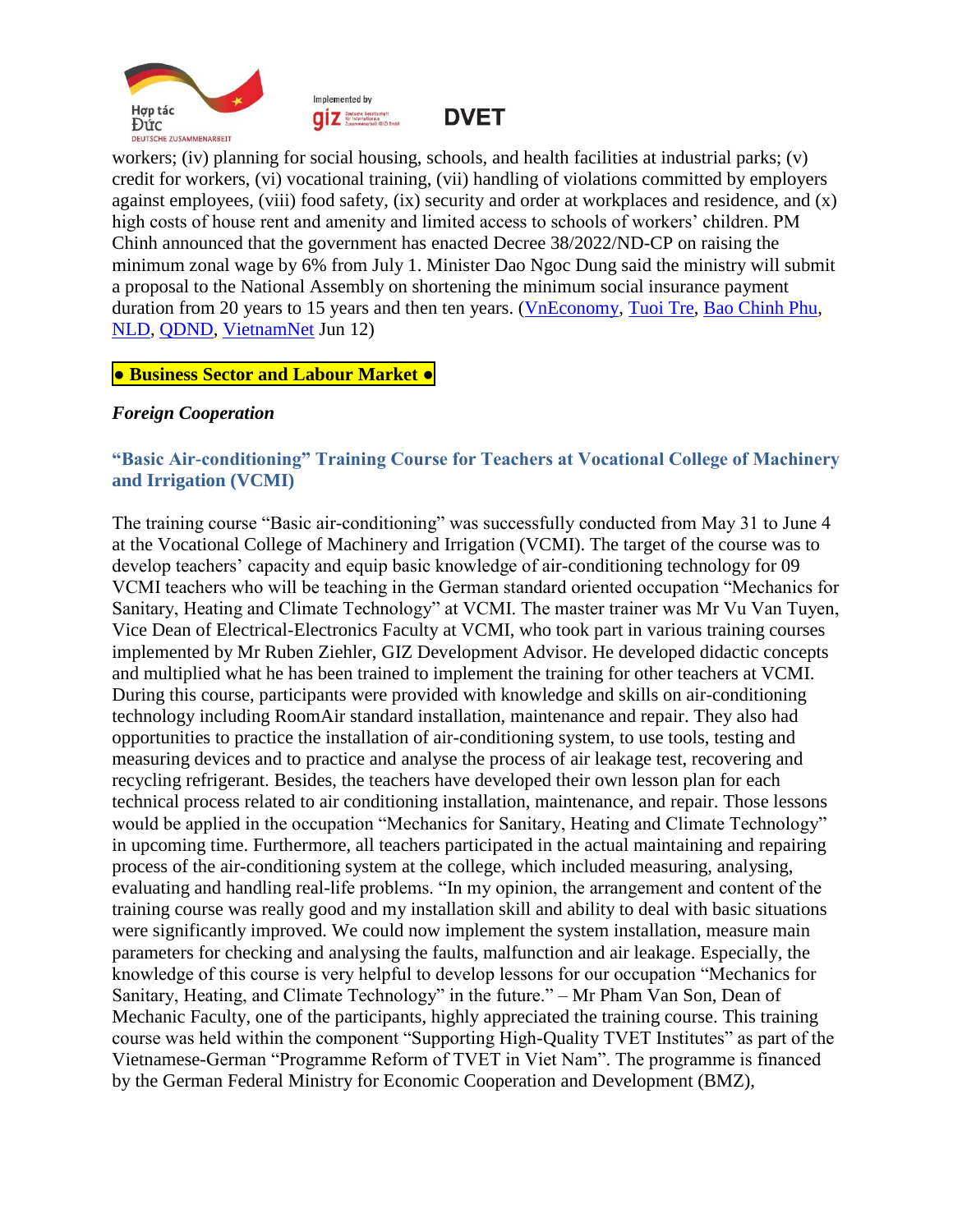

Implemented by **Q Z** Deutsche Gesellschaft<br>
Zusammenarbeit (GIZ) SmbH



implemented by Deutsche Gesellschaft für Internationale Zusammenarbeit (GIZ) together with the Vietnamese MoLISA. [\(TVET](https://www.tvet-vietnam.org/archives/news/basic-air-conditioning-training-course-for-teachers-at-vocational-college-of-machinery-and-irrigation-vcmi) June 10)

### <span id="page-3-0"></span>**On-site Survey of Implementation of German-standard Oriented Training Program in Mechatronics at An Giang Vocational College**

Mr. Simon Parthum, Development Advisor of GIZ, visited and conducted the on-site survey on the implementation of the German-standard oriented training program in mechatronics at An Giang Vocational College (AGVC) on June 2-3. In the two working days, the college reported the implementation progress of the training program and the learning status of the pilot class in mechatronics with orientation of German standards, the compilation progress of teaching and learning materials (TLM) and updated the results of business cooperation activities to implement the in-company training. The college and development advisor also observed a training session of the pilot class, visited the workshops, the warehouses of supplies and the library used in teaching mechatronics occupation. In the survey, the college has also raised their difficulties and challenges that they have encountered in the process of implementing the training program so that development advisor can support in providing advice and recommendations that are relevant and specific to the reality of the college. An Giang Vocational College has actively coordinated with experts to complete the on-site survey. This activity is within the framework of Programme "Reform of TVET in Vietnam". [\(TVET](https://www.tvet-vietnam.org/archives/news/on-site-survey-of-the-implementation-of-the-german-standard-oriented-training-program-in-mechatronics-at-an-giang-vocational-college) June 9)

# <span id="page-3-1"></span>**Vietnam Vows to Join ILO Member Nations in Addressing Future Work Challenges**

Vietnam pledges to join hands with member countries of the International Labour Organization (ILO) to deal with challenges in the future of work and wishes to receive continued support from the ILO and the member nations, said Minister Dao Ngoc Dung. He made the online speech on June 8 at the 110th Session of the International Labour Conference, which is underway in Geneva, Switzerland. Mr. Dung hailed ILO-launched initiatives to promote social equality and decent and sustainable work, which are also priorities determined by the Vietnamese government. In 2020-2021, the government made efforts to spontaneously stamp on COVID-19 and introduce social welfare policies. Vietnam's collective economy currently has over 27,000 cooperatives and 100 inter-cooperatives, drawing the participation of 33% of rural households. The prime minister has enacted a plan on the implementation of Conventions 105 and 98 on Abolition of Forced Labour, and the government is working to ratify Convention 87 as well. [\(Bao Dan Sinh,](https://baodansinh.vn/bo-truong-dao-ngoc-dung-kinh-te-phuc-hoi-nhanh-chong-ti-le-that-nghiep-cua-viet-nam-chi-246-20220608201220.htm) [Vietnam Plus,](https://www.vietnamplus.vn/viet-nam-uu-tien-thuc-day-viec-lam-thoa-dang-va-ben-vung-cho-nguoi-dan/796787.vnp#related) [VnEconomy,](https://vneconomy.vn/viet-nam-uu-tien-thuc-day-viec-lam-ben-vung-cho-nguoi-lao-dong.htm#related) [Bao Chinh Phu](https://baochinhphu.vn/viet-nam-uu-tien-thuc-day-viec-lam-ben-vung-102220609082622153.htm#related) Jun 8)

### <span id="page-3-2"></span>**Hungary Expects to Receive over 4,000 Vietnamese Workers in 2022**

Hungary looks to receive 4,000 Vietnamese workers 2022, double that in 2020, said Mr. Csongor Juhász, managing director of Prohuman Ltd. The executive made his statement at a meeting with Deputy Minister Nguyen Ba Hoan on June 7 in Hanoi. Hungary has agreed to issue quick visas to workers from nine countries with Vietnam topping the list, he said, adding that Hungary is in need of foreign skilled labourers in fields of agriculture and industry. Deputy Minister Hoan, in reply, informed that Vietnam licensed 16 local firms to take 2,174 workers to Hungary. To date,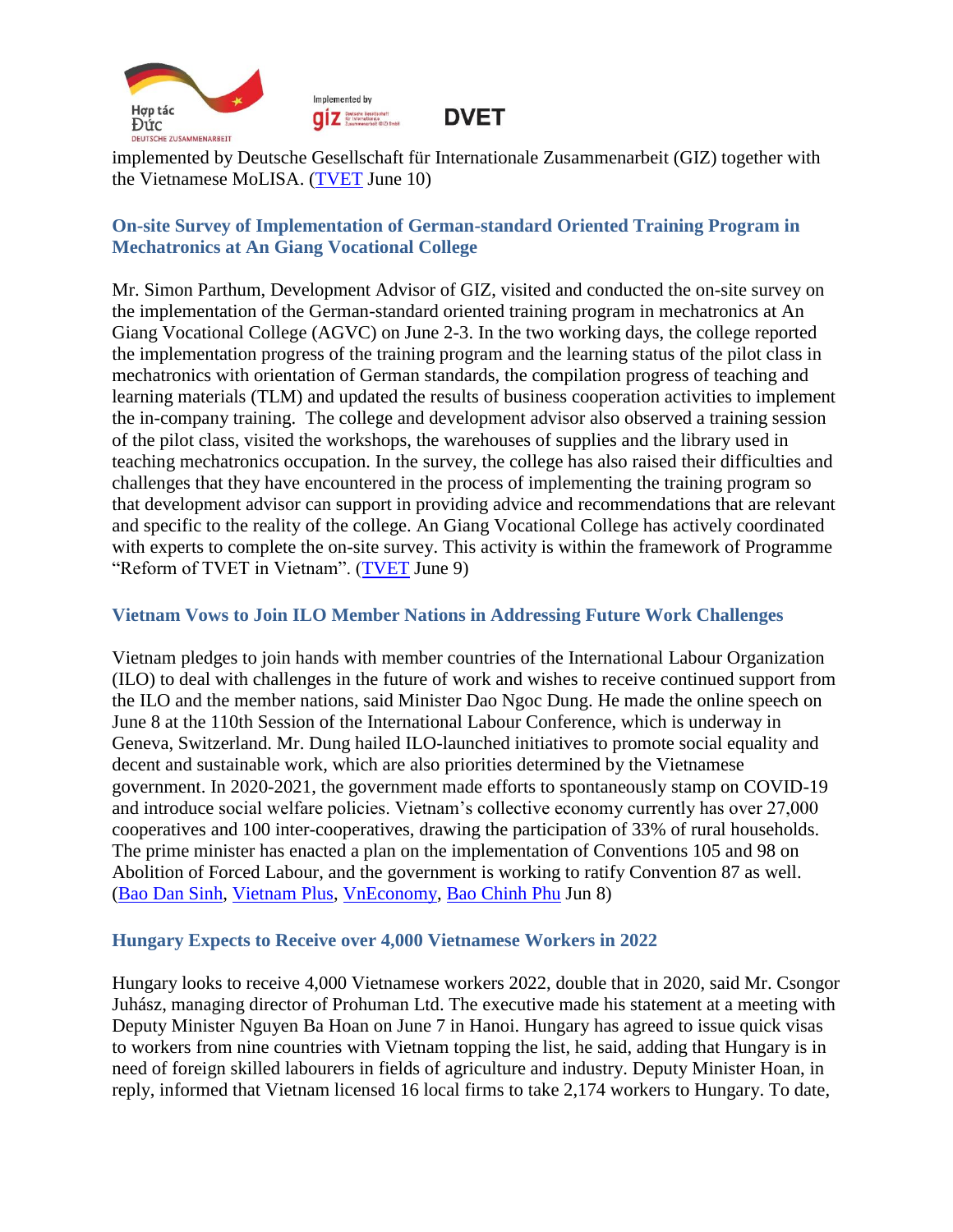



they have sent 1,079 labourers to the European nation to work in agriculture, food processing, construction, industrial production, welding, cooking, and electronics. He recommended the two sides further boost labour cooperation towards the signing of an official labour agreement between the two countries. [\(Bao Dan Sinh,](https://baodansinh.vn/tang-cuong-hop-tac-dua-lao-dong-viet-nam-sang-lam-viec-tai-hungary-20220607173540.htm) [Thoi Dai](https://thoidai.com.vn/viet-nam-dung-dau-danh-sach-cac-nuoc-duoc-hungary-cap-nhanh-visa-lao-dong-169855.html#related) June 7)

### <span id="page-4-0"></span>**Vietnam, Slovakia Businesses Seek Closer Cooperation**

Several Vietnamese and Slovakian companies have attended a seminar in Bratislava, organized by the Vietnamese Embassy in Slovakia, to seek cooperation opportunities. The seminar aimed to create chances for Vietnamese and Slovak partners to share experiences and seek possible areas of cooperation, including import & export, high-tech projects, tourism, labour supply, and herbal production. [\(VOV English,](https://english.vov.vn/en/economy/seminar-connects-vietnam-slovakia-businesses-post949233.vov) [Bao Quoc Te](https://baoquocte.vn/ket-noi-doanh-nghiep-viet-nam-slovakia-2022-186526.html#related) June 9)

### <span id="page-4-1"></span>**S. Korea's Gwangju City Expects Enhanced Cooperation with Vietnam's Nghe An**

South Korea's Gwangju City is looking for further cooperation with Vietnam's central Nghe An province, said Director of the Gwangju's foreign affairs agency Chang Kyoon Jeong at the meeting with the provincial leaders on June 9. Director of the provincial foreign affairs department Tran Khanh Thuc suggested promoting bilateral cooperation in investment, trade, education, vocational training, tourism, and cultural exchange. Currently, South Korean enterprises have invested about \$135 million in Nghe An province and generated jobs for nearly 10,000 employees. [\(Thoi Dai,](https://thoidai.com.vn/thuc-day-hop-tac-ve-tri-tue-nhan-tao-du-lich-lao-dong-giua-nghe-an-va-tp-gwangju-han-quoc-169965.html) [Bao Nghe An](https://baonghean.vn/trao-doi-thuc-day-hop-tac-giua-nghe-an-va-thanh-pho-lon-thu-6-cua-han-quoc-post254655.html#related) Jun 9)

#### <span id="page-4-2"></span>**93% of German Firms Plan to Expand Operations in Vietnam Next Year: Survey**

As many as 93% of the total questioned German firms plan to increase investment in Vietnam and 64% have a positive outlook towards their operations in the country next year, the network of German Chambers of Commerce Abroad (AHKs) announced on June 8 in its latest survey. The survey was conducted in March-April 2022. As many as 46% of the total surveyed German firms plan to recruit more labourers next year, the survey showed. There are 450 German firms in Vietnam and they are estimated to generate 50,000 jobs in the country, said Mr. Marko Walde, chief representative of the AHK. [\(Kinh Te Do Thi](https://kinhtedothi.vn/hon-90-dn-duc-du-kien-mo-rong-dau-tu-tai-viet-nam.html) Jun 8)

#### <span id="page-4-3"></span>**Samsung Helps Vietnam with Training of Molding Technicians**

The Industry Agency, under the Vietnamese Ministry of Industry and Trade (MoIT), and Samsung Vietnam have opened the fourth course of the training program for moulding technicians. The program is part of the 2020-2023 cooperation deal between the MoIT and Samsung Vietnam. It aims to train such 200 experts for Vietnam, in order to aid firms join global supply chain. [\(Cong Thuong](https://congthuong.vn/bo-cong-thuong-samsung-hop-tac-dao-tao-chuyen-gia-khuon-mau-180265.html) Jun 14)

#### <span id="page-4-4"></span>**Thai Investors Seek to Invest in Thua Thien-Hue**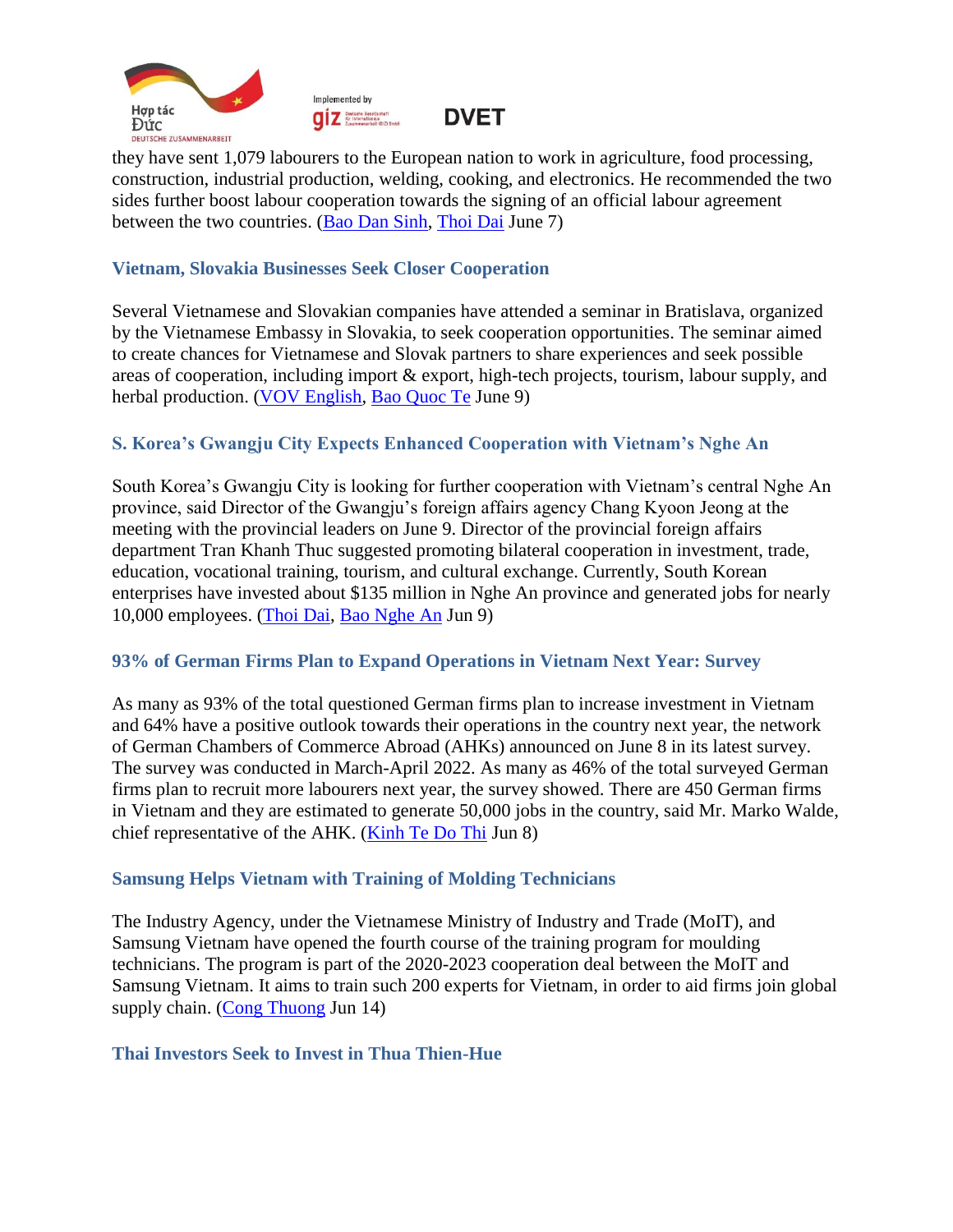



**DVET** 

Thai investors have shown interest in investing in the energy sector towards green growth in central province of Thua Thien-Hue. The information was announced at a meeting on June 13 between Vice Chairman of the provincial People's Committee Phan Quy Phuong and representatives of AGR Group and Sermsang Power Corporation PLC from Thailand. Mr. Phuong added that Thai investors currently run 10 projects in the province. He proposed Thai investors continue investing in the province, especially in industrial park infrastructure, economic zones, hospitality, agriculture, and vocational training. [\(Thoi Dai,](https://thoidai.com.vn/nha-dau-tu-thai-lan-tim-hieu-co-hoi-dau-tu-tai-tinh-thua-thien-hue-170264.html) [Nha Dau Tu,](https://nhadautu.vn/doanh-nghiep-thai-lan-muon-dau-tu-nang-luong-tai-tao-tai-thua-thien-hue-d67030.html#related) [Doang](https://doanhnghieptiepthi.vn/cac-tap-doan-thai-lan-tim-hieu-co-hoi-dau-tu-tai-thua-thien-hue-161220613164801918.htm#related)  [Nghiep Tiep Thi](https://doanhnghieptiepthi.vn/cac-tap-doan-thai-lan-tim-hieu-co-hoi-dau-tu-tai-thua-thien-hue-161220613164801918.htm#related) Jun 14)

# <span id="page-5-0"></span>**AHK, Goethe-Institut Sign Deal to Help Vietnamese Workers**

The German Industry and Commerce Vietnam (AHK) and the Goethe-Institut Hanoi sealed a cooperation agreement on June 8 to provide consulting services and information to skilled Vietnamese workers when traveling to Germany. [\(Thoi Dai](https://thoidai.com.vn/lao-dong-tay-nghe-cao-viet-nam-co-them-ho-tro-khi-sang-duc-lam-viec-169984.html) June 9)

#### <span id="page-5-1"></span>*Domestic News*

### <span id="page-5-2"></span>**54% of Surveyed Vietnamese Workers Think of Quitting Jobs: Exec.**

A whopping 54% of surveyed workers in Vietnam are thinking about quitting their current jobs, Regional Human Resources Director at Cargill Thailand and Vietnam Nguyen Tam Thanh said. The executive unveiled the information at a conference held on June 14 morning in Long An province to seek ways to retain workers post-COVID-19. Ms. Nguyen Thu Trang, Country Head of Permanent Recruitment, Executive Search and Consulting Services at ManpowerGroup Vietnam, cited another survey as saying that 95% of business respondents underscored the importance of non-salary benefits in retaining staff. Up to 49% of surveyed workers are willing to change their jobs to get better benefits, she added, recommending employers introduce appealing wage and bonus policies based on workers' productivity and creating a friendly and creative working environment to attract and retain employees. [\(Tuoi Tre,](https://tuoitre.vn/vi-sao-54-nguoi-lao-dong-tai-viet-nam-muon-nghi-viec-2022061411565043.htm) [NLD,](https://nld.com.vn/cong-doan/nguoi-lao-dong-muon-luong-canh-tranh-thoi-gian-lam-viec-linh-hoat-20220614103551216.htm#related) [SGGP,](https://www.sggp.org.vn/giai-phap-giu-chan-nguoi-lao-dong-sau-dai-dich-covid19-820698.html#related) [Dan Tri](https://dantri.com.vn/lao-dong-viec-lam/tang-luong-co-the-giu-chan-nguoi-lao-dong-sau-dich-covid-19-20220614133153097.htm#related) Jun 14)

#### <span id="page-5-3"></span>**11% of Labourers in Vietnam Resort to Borrowing for Monthly Living Expenses**

It is concerned that 11% of blue-collar workers in Vietnam commonly resort to borrowing for monthly living expenses, Dr. Vu Minh Tien, director at the Institute for Workers and Trade Unions (IWTU), under the Vietnam General Confederation of Labour, said at a conference on June 10 morning in Hanoi. Dr. Tien indicated that 36% of labourers occasionally have to borrow money for casual consumption and medical examination and treatment, and a majority of manual workers have to do overtime to make ends meet. Meanwhile, a host of issues facing workers remain unsolved such as low wages, restricted access to housing, and inadequate social welfare, which all make millions of labourers claim one-off social insurance allowance, Mr. Tien noted. [\(Dan Tri,](https://dantri.com.vn/lao-dong-viec-lam/47-nguoi-lao-dong-phai-vay-tien-sinh-hoat-kham-chua-benh-20220610102706562.htm) [Dai Doan Ket,](http://daidoanket.vn/11-cong-nhan-thuong-xuyen-phai-vay-tien-de-sinh-hoat-hang-thang-5688493.html#related) [Dan Viet,](https://danviet.vn/cong-nhan-lao-dong-buoc-phai-rut-bhxh-mot-lan-vi-cuoc-song-qua-kho-khan-20220610120423234.htm#related) [Nong Nghiep](https://nongnghiep.vn/11-cong-nhan-lao-dong-thuong-xuyen-phai-vay-tien-de-sinh-hoat-hang-thang-d325114.html#related) Jun 10)

#### <span id="page-5-4"></span>**Vietnam Labourers Work 36.9 Hours Per Week on Average in 2020: GSO**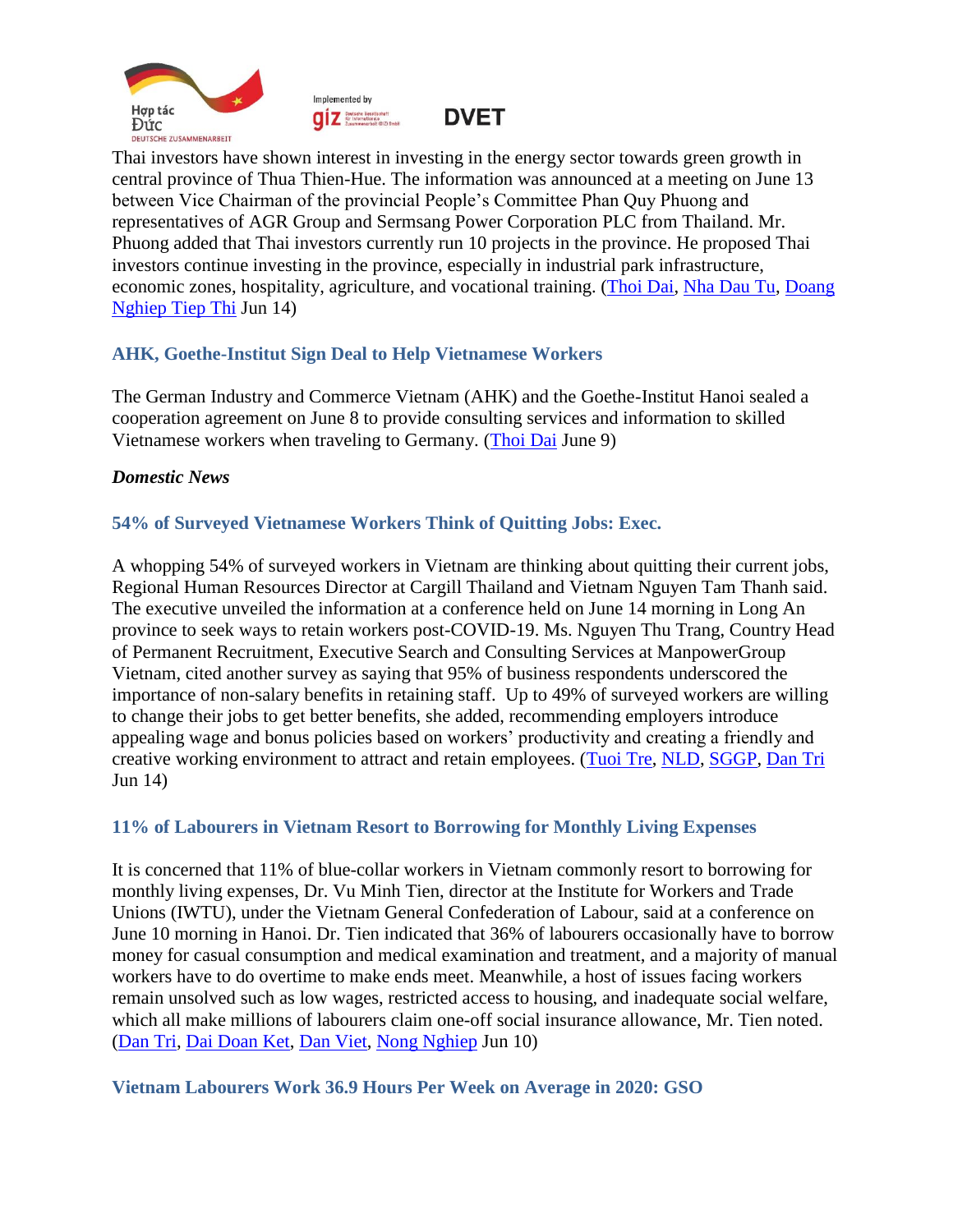





The average working hours of a Vietnamese labourer (at the age of 15 or above) was 36.9 hours a week in 2020, according to the General Statistics Office (GSO). The survey collected data from 46,980 households in 3,132 communes and wards nationwide. Regarding areas, people in the southeastern region and the Red River Mekong Delta had the highest working time of 44.2 hours and 39.5 hours a week on average, respectively. About wealth, richest people worked 43.5 hours a week on average, versus 25.8 hours a week for poorest people. [\(CAND,](https://cand.com.vn/kinh-te/nam-2020-vung-dong-nam-bo-co-thu-nhap-binh-quan-dau-nguoi-cao-nhat-ca-nuoc-i656950/) [GSO](https://www.gso.gov.vn/en/data-and-statistics/2022/06/results-of-the-viet-nam-household-living-standards-survey-2020/#related) Jun 13)

### <span id="page-6-0"></span>**Vietnam's Construction Sector Needs 500K Labourers/Yr, Partly Depends on Foreigners**

Vietnam's construction sector annually needs 400,000-500,000 labourers, but the domestic workforce has yet to fulfill the demand. Thus, the sector has relied on foreign labourers for many projects. The information was released by Dr. Dang Viet Dung, chairman of the Vietnam Federation of Civil Engineering Associations, at a fair on June 11. [\(Dan Tri](https://dantri.com.vn/lao-dong-viec-lam/nganh-xay-dung-can-nua-trieu-lao-dongnam-phai-cay-nhan-su-nuoc-ngoai-20220612082255437.htm) June 12)

### <span id="page-6-1"></span>**Vietnamese Delivery Drivers Earn Highest Wages among Unskilled Workers**

Delivery drivers earn the highest wages among unskilled workers with an average monthly income of VND10.1 million (\$435) post-lockdown, according to the report conducted by the job matching platform Viec Lam Tot. Meanwhile, blue-collar workers reportedly make VND9.1 million per month, trailed by salespersons with VND8.1 million, security guard with VND7.1 million, and hospitality and hotel staff with VND6.7 million monthly. Delivery drivers' wages rose at the fastest pace compared to labourers' from other sectors with an 11.2% y/y jump in March, the report said, adding that the supply of delivery workers is unable to meet the demand of booming logistics and e-commerce. In general, the average wages of unskilled workers steadily grew at the beginning of this year and ascended 12.4% to reach the peak in April. By the middle of the year, the rate tends to slightly decline. [\(VnExpress,](https://vnexpress.net/shipper-co-luong-cao-nhat-trong-nhom-lao-dong-pho-thong-4474242.html) [CafeBiz,](https://cafebiz.vn/luong-shipper-cao-nhat-nhom-lao-dong-pho-thong-ha-noi-hay-tphcm-chua-phai-noi-tra-cao-nhat-20220610145514803.chn#related) [Lao Dong](https://laodong.vn/ban-doc/shipper-thu-nhap-cao-nhung-su-vat-va-khong-phai-ai-cung-thau-1055134.ldo#related) Jun 10)

### <span id="page-6-2"></span>**68% of 17K Young Vietnamese Labourers Have Post-COVID Signs in 2-5 Months**

68% of the total surveyed 17,000 young labourers in Vietnam had some post-COVID-19 symptoms lasting from two to five months since receiving negative results for the virus, said Vietnam Young Physician Association (VYPA). The VYPA announced the survey after questioning people in May. 17.4% of the total people in this survey recorded post-COVID signs lasting over five months and 5% over ten months, the association added, noting that mental- and respiratory-related illnesses are the most popular symptoms. [\(NLD,](https://nld.com.vn/suc-khoe/68-f0-co-trieu-chung-hau-covid-19-can-phuc-hoi-suc-khoe-20220608125512961.htm) [Suc Khoe Doi Song,](https://suckhoedoisong.vn/68-f0-ton-tai-trieu-chung-hau-covid-19-co-4-dau-hieu-can-di-kham-de-duoc-chan-doan-dieu-tri-169220609170802413.htm#related) [Health](https://moh.gov.vn/tin-tong-hop/-/asset_publisher/k206Q9qkZOqn/content/68-f0-ton-tai-trieu-chung-hau-covid-19-co-4-dau-hieu-can-i-kham-e-uoc-chan-oan-ieu-tri#related)  [Ministry,](https://moh.gov.vn/tin-tong-hop/-/asset_publisher/k206Q9qkZOqn/content/68-f0-ton-tai-trieu-chung-hau-covid-19-co-4-dau-hieu-can-i-kham-e-uoc-chan-oan-ieu-tri#related) [Nhan Dan,](https://nhandan.vn/tin-tuc-y-te/68-benh-nhan-co-trieu-chung-hau-covid-19-keo-dai-tu-2-5-thang-700636/#related) [Tuoi Tre Thu Do](https://tuoitrethudo.com.vn/khoang-68-f0-du-khoi-van-co-trieu-chung-hau-covid-19-can-phuc-hoi-suc-khoe-198442.html#related) Jun 9)

#### <span id="page-6-3"></span>**Thai Binh Province Provides TVET to 81K Labourers in Two Years**

Northern Thai Binh province has provided TVET to over 81,000 labourers in the last two years. Most graduates have got jobs with stable incomes. [\(Bao Thai Binh](https://baothaibinh.com.vn/news/14/152277/phat-trien-thi-truong-lao-dong-yeu-to-quan-trong-thuc-day-tang-truong-kinh-te-cua-tinh) June 13)

#### <span id="page-6-4"></span>**Hanoi Creates Jobs for 117,931 Labourers in H1**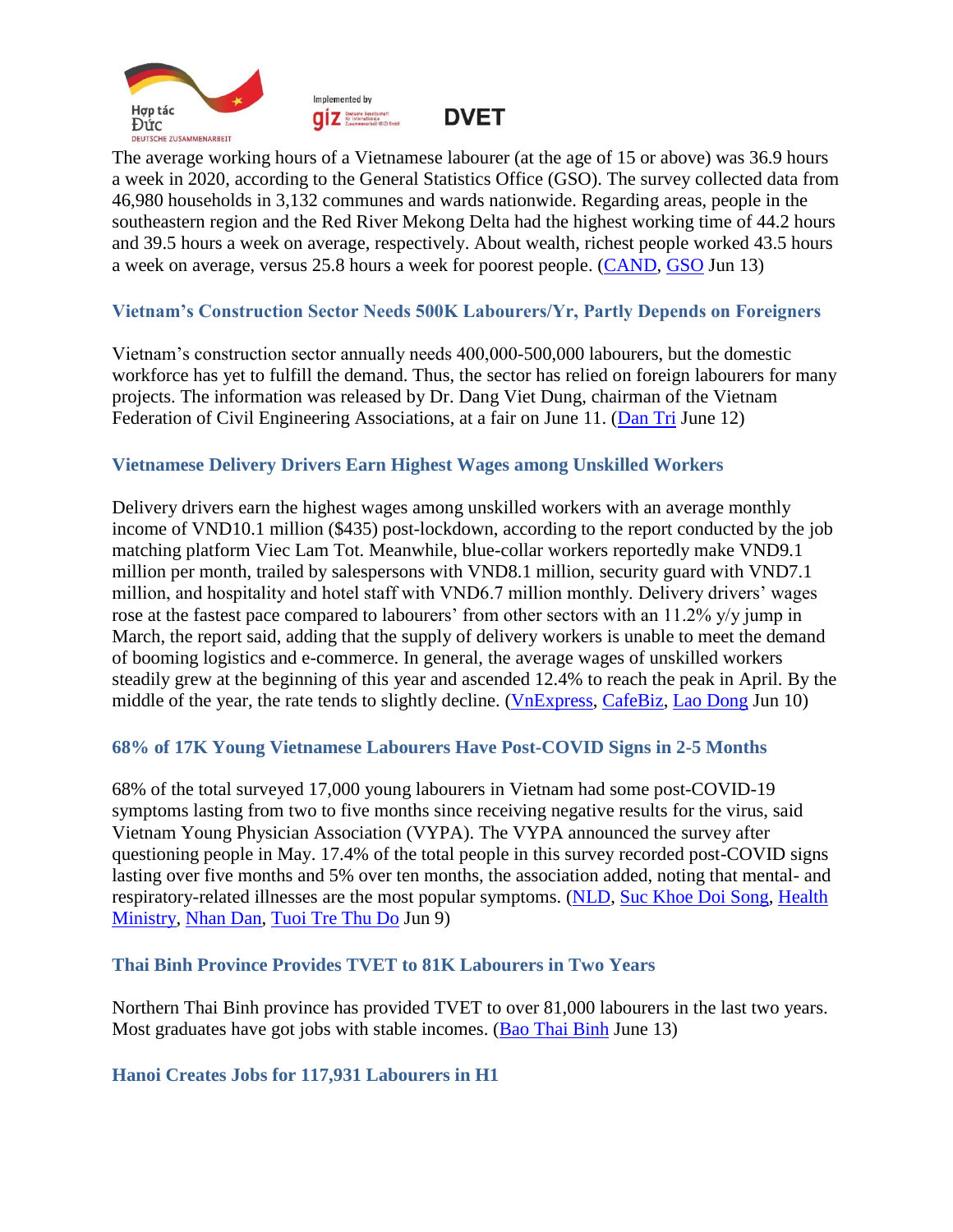



Hanoi capital city is estimated to have created jobs for 117,931 labourers in the first half (H1) of 2022. This year, the city aims to generate jobs for 160,000 people. [\(Dai Bieu Nhan Dan](https://daibieunhandan.vn/doi-song-xa-hoi/ha-noi-uoc-tinh-giai-quyet-viec-lam-cho-gan-118-000-lao-dong-6-thang-dau-nam-i291857/) June 13)

### <span id="page-7-0"></span>**Hanoi Provides TVET to 81,226 People in Jan-May**

Hanoi capital city provided TVET to 81,226 people in the first five months of this year, up 204.2% y/y. The figure included 2,333 at the college level, 2,575 at the intermediate level, and 76,318 at short-term courses. The figure is estimated at 101,620 in the first half of this year, or 45.3% of the year's target. [\(Dan Sinh](https://baodansinh.vn/5-thang-dau-nam-tp-ha-noi-tuyen-sinh-va-dao-tao-nghe-cho-81226-luot-nguoi-20220609222720.htm) June 10)

### <span id="page-7-1"></span>**Dien Bien Province Aims to Provide TVET to 8,500 People Yearly by 2025**

Northern Dien Bien province has set a target to provide TVET to around 8,500 people by 2025. In 2021, the province provided TVET to 8,185 labourers, which was 1.06% of the target and up 1.61% y/y. [\(VOV](https://vov.vn/xa-hoi/hieu-qua-tu-viec-da-dang-hinh-thuc-dao-tao-nghe-cho-lao-dong-nong-thon-o-dien-bien-post948859.vov) June 8)

### <span id="page-7-2"></span>**Phu Tho Promotes Cooperation between Businesses, TVET Schools**

Many TVET facilities in Phu Tho province have cooperated with businesses for many years to improve the training quality and create sustainable jobs for workers. In 2022-2025, all TVET establishments are aimed to set up collaboration with enterprises, and 100% of college and intermediate students are offered opportunities to take internships at companies. The province aims to have 86% of learners get jobs after training. [\(DNHN](https://doanhnghiephoinhap.vn/phu-tho-thuc-day-moi-lien-ket-nha-truong-va-doanh-nghiep-trong-cong-tac-giao-duc-nghe-nghiep.html) June 9)

### <span id="page-7-3"></span>**Yen Bai Province Creates Jobs for 10,987 People in Jan-May**

Northern Yen Bai province created jobs for 10,987 labourers in the first five months of this year, meeting 56.3% of the target and rising 7.9% y/y. [\(Dan Sinh](https://baodansinh.vn/yen-bai-giai-quyet-viec-lam-cho-10978-lao-dong-20220609111621.htm) June 9)

### <span id="page-7-4"></span>**Nearly 8,000 Students in Nghe An to Fail Public High Schools in 2022-2023**

Public high schools in Nghe An province offer over 31,000 vacancies for grade-ten education in the 2022-2023 academic year while they record nearly 40,000 applications. As a result, over 8,000 examinees will fail public high schools this year. [\(Dan Tri](https://dantri.com.vn/giao-duc-huong-nghiep/gan-8000-thi-sinh-nghe-an-khong-co-co-hoi-vao-lop-10-cong-lap-20220608141400219.htm) June 8)

#### <span id="page-7-5"></span>**Quang Tri to Push Links between TVET, Businesses**

On June 10, Quang Tri DoLISA hosted a conference on connecting TVET and businesses. In 2016-2021, Quang Tri provided TVET to 60,947 people, rate of trained labourers reached 66%, rate of certified workers was 31%, and 83% of learners were employed upon graduation. Until 2025, Quang tri aims to boost rate of trained labourers to 75%-80%, rate of certified labourers to 33%, and number of new employments at 12,000 annually. [\(Dan Sinh](https://baodansinh.vn/quang-tri-day-manh-gan-ket-co-so-gdnn-voi-dn-trong-dao-tao-nghe-giai-quyet-viec-lam-20220610200724.htm) Jun 11)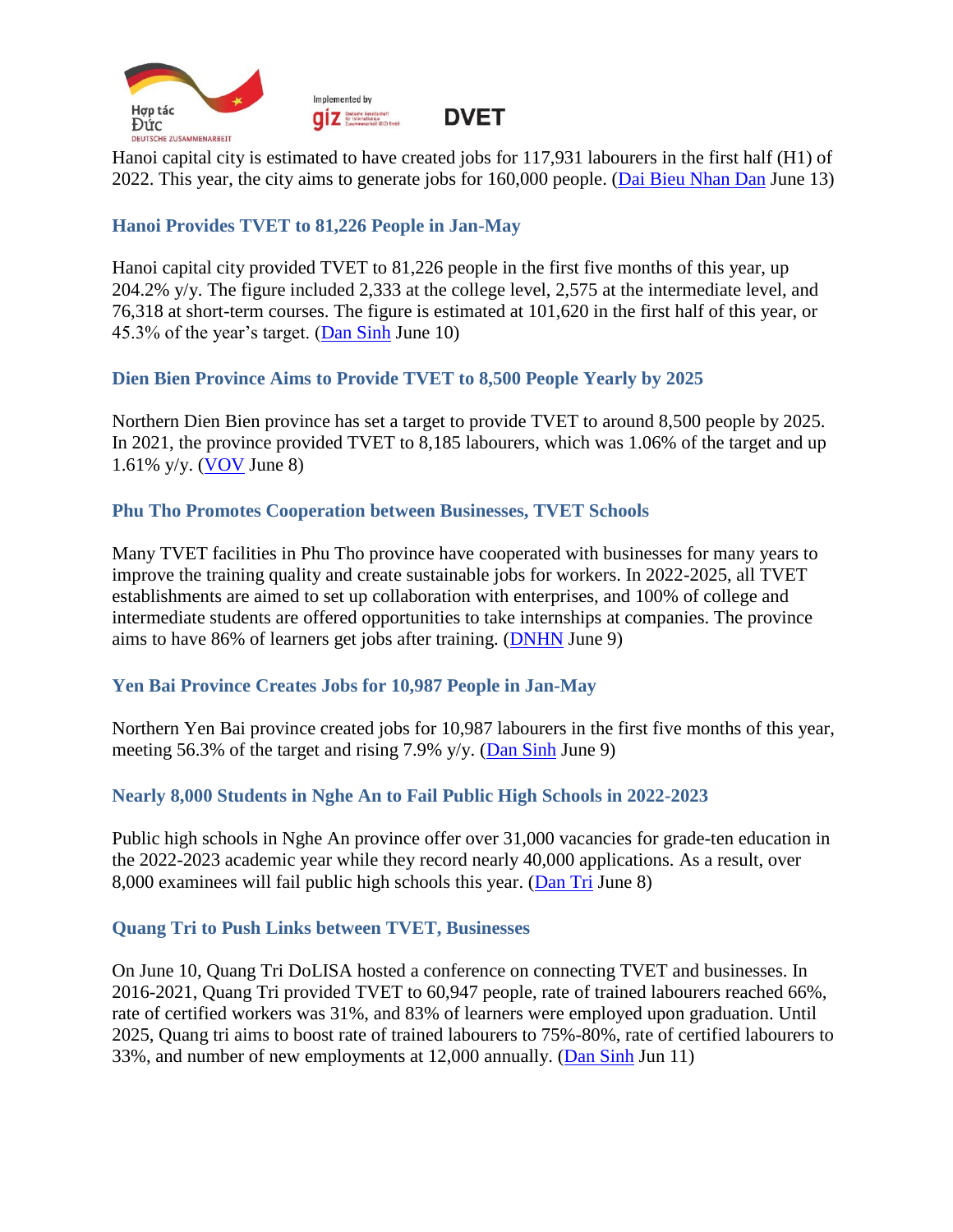

# <span id="page-8-0"></span>**Xuan Thien to Build \$1B High-tech Agro Complex in Dak Lak Province**

Xuan Thien Corporation will kickstart the construction of a high-tech agricultural project in Vietnam's Central Highlands province of Dak Lak on June 10, starting a \$1-billion complex in the locality. It is expected to bring about an annual revenue of VND33 trillion, contribute VND2 trillion to the local budget yearly, and employ 10,000 labourers. [\(Nong Nghiep](https://nongnghiep.vn/xuan-thien-khoi-cong-du-an-dau-tien-trong-chuoi-du-an-nong-nghiep-ty-do-d324875.html) Jun 9)

# <span id="page-8-1"></span>**HCMC to Have Maximum 322K Jobs up for Grabs Yearly in 2022-2026**

Ho Chi Minh City is forecast to offer between 271,510 and 322,897 job vacancies annually in 2022-2026, according to the municipal Centre of Forecasting Manpower Needs and Labour Market Information (FALMI). By 2026, the demand for trained workers could make up 89.64% of the total, with university level accounting for 22.53%, college at 20.19%, beginner-level vocational training at 21.37%, and intermediate level at 25.55%. Labour demand in four key industries, namely mechanical, electronics-information technology, food processing, and pharmaceutical chemicals-rubber, is expected to represent 23.22% of the total each year in 2022- 2026. The mechanical sector could need 15,236-17,393 workers per year with trained employees to make up 75.35% while the electronics- IT industries will look for 22,594-28,843 staff per year with 95.21% qualified workers. The food processing segment is projected to demand 12,567-13,258 labourers annually with 77.19% trained employees, and the remaining industry may require 12,535-14,066 workers each year with 92.5% qualified staff. [\(VnEconomy](https://vneconomy.vn/tp-hcm-nhan-luc-4-nganh-cong-nghiep-trong-diem-se-tang-truong-manh.htm) Jun 8)

### <span id="page-8-2"></span>**HCMC Has Awards to Honour Teachers in Vocational Education Facilities**

The People's Committee in Ho Chi Minh City has decided to present traditional awards to outstanding teams and teachers in vocational training facilities. The city administration has just issued Decision 1898 promulgating the Regulation on giving Tran Dai Nghia awards to teachers and managers working at vocational education institutions. According to the award regulations, outstanding teams and individuals in vocational training institutions citywide are honoured based on their contributions to the teaching and training of the vocational training field. Those with scientific research topics, patents, and useful solutions that contribute to the development of vocational training in Ho Chi Minh City will be selected for the Tran Dai Nghia awards. It is expected that the first 50 Tran Dai Nghia awards will be given in October 2022. The award will be held biennially. [\(Thanh Nien,](https://thanhnien.vn/tp-hcm-co-giai-thuong-tran-dai-nghia-danh-cho-linh-vuc-giao-duc-nghe-nghiep-post1467691.html) [SGGP](https://www.sggpnews.org.vn/education/hcmc-has-awards-to-honor-teachers-in-vocational-education-facilities-99795.html) June 11)

### <span id="page-8-3"></span>**Binh Duong Province OKs Detailed Planning for \$285M Vietnam-Singapore IP**

Binh Duong approved the detailed planning of Vietnam Singapore Industrial Park 3 (VSIP 3) worth \$285 million in Bac Tan Uyen district. Accordingly, the VSIP 3 will cover 1,000 hectares in Tan Uyen and Tan Lap communes and is expected to create 43,000-45,000 jobs. It is designed to attract projects in all sectors, especially high-tech industries. [\(Nhan Dan,](https://nhandan.vn/tin-tuc-kinh-te/thong-qua-do-an-quy-hoach-chung-xay-dung-ty-le-1-5000-khu-cong-nghiep-viet-nam-singapore-3-700583/) [Cong Thuong](https://congthuong.vn/binh-duong-phe-duyet-quy-hoach-15000-khu-cong-nghiep-vsip-iii-179988.html#related) Jun 9)

#### <span id="page-8-4"></span>**Industrial Hubs in Southern Vietnam Desperate for Workers**